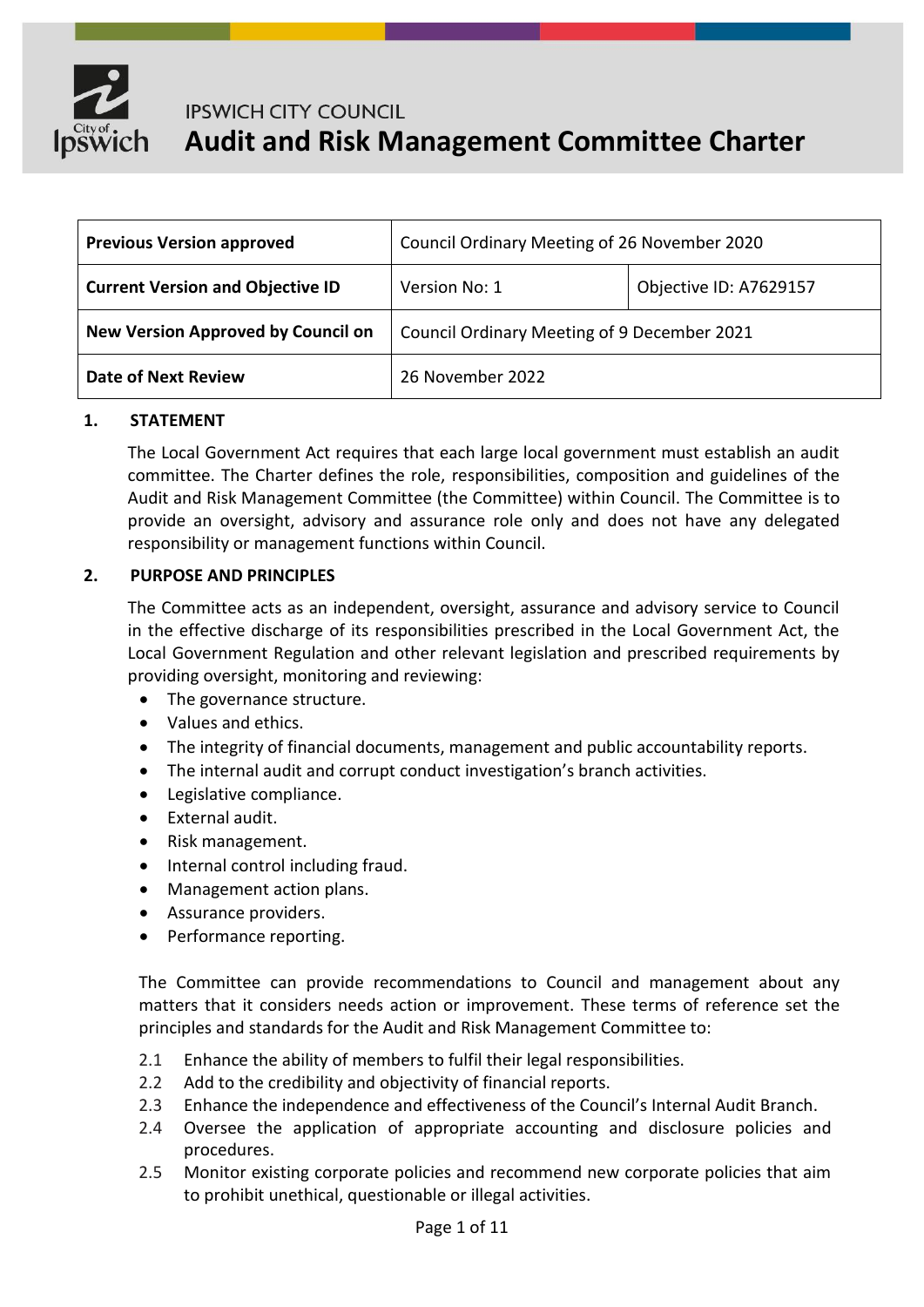- 2.6 Provide a communication link between management, internal auditors/external auditors and Council.
- 2.7 Promote the need for public accountability of managers to Council, the ratepayers and other interested parties.
- 2.8 Support measures to improve governance, risk and internal controls.

# **3. STRATEGIC PLAN LINKS**

The Audit and Risk Management Committee's aim is to achieve the objectives of the whole organisation and therefore this charter relates to providing oversight of the systems, processes and controls that contribute to the following identified themes as contained in the iFuture 2021-2026 Corporate Plan:

- Vibrant and Growing
- Safe, Inclusive and Creative
- Natural and Sustainable
- A Trusted and Leading Organisation

# **4. REGULATORY AUTHORITY**

Local Government Act 2009 Local Government Regulation 2012 Crime and Corruption Act 2001

# **5. AUTHORITY, INDEPENDENCE AND ACCESS**

- 5.1. In discharging its responsibilities the Audit and Risk Management Committee has the authority to:
	- 5.1.1 Conduct or request investigations into matters within its scope of responsibility and in accordance with the Local Government Act.
	- 5.1.2 Access information, records and personnel of the Council for such purpose.
	- 5.1.3 Request the attendance of any employee, including executive staff, at committee meetings.
	- 5.1.4 Conduct and minute meetings with the Council's internal and external auditors and risk manager as necessary.
	- 5.1.5 Seek advice from external parties to meet its responsibilities, as necessary provided that Council approval will be required prior to committing to any expenditure required in seeking that advice.
- 5.2 The Committee will need to liaise closely with management and internal and external auditors to carry out its responsibilities. Whilst the primary responsibility for financial and other reporting, risk, internal control and compliance with laws, regulations and ethics within Council rests with management, the Audit and Risk Management Committee should exercise an oversight, monitoring and review role.
- 5.3 The Committee will have unrestricted access to all information it deems necessary, including documents and officials, and have adequate resources in order to fulfil its oversight responsibilities.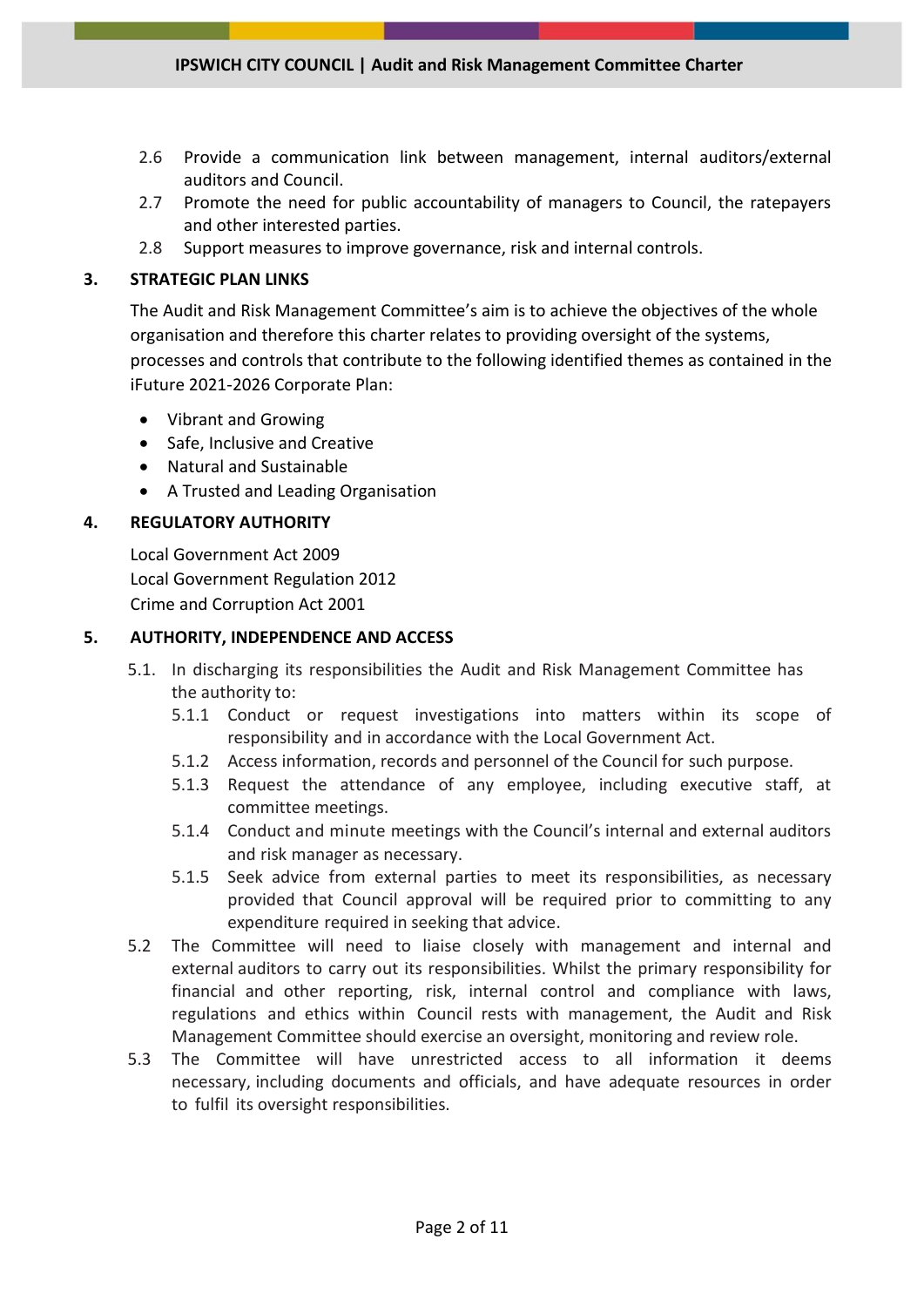# **6. CONFIDENTIALITY**

The Committee members are responsible and accountable for maintaining the confidentiality of the information they receive during the conduct of their function and should comply with the Code of Conduct.

# **7. ETHICAL PRACTICES**

- 7.1 The Committee members will, at all times in the discharge of their duties and responsibilities, exercise honesty, objectivity, probity and not engage knowingly in acts or activities that have the potential to bring discredit to Council.
- 7.2 The Committee members must also refrain from entering into any activity that may prejudice their ability to carry out their duties and responsibilities objectively and must at all times act in a proper and prudent manner in the use of information acquired in the course of their duties. Committee members must not use Council information for any personal gain for themselves or their immediate families or in any manner that would be contrary to law or detrimental to the welfare and goodwill of Council.
- 7.3 The Committee members must not publicly comment on matters relative to activities of the Committee other than as authorised by Council.
- 7.4 Members who become aware of a conflict of interest or issues which may affect their objectivity on matters raised within the Committee should advise the Chairperson immediately. Should the Chairperson experience such a conflict he/she is to advise the Chief Executive Officer.

# **8. COMPOSITION AND MEMBERSHIP**

- 8.1 The Committee will be composed of five members, including the Chairperson, as follows:
	- 8.1.1 Three independent external members\* will be chosen and appointed by Council to ensure impartiality and an appropriate mix of skills.
	- 8.1.2 Two Councilors on a rotational basis with a four year term. If re-elected can serve another one four year term.
	- 8.1.3 When selecting an external independent member, Council must have regard to that person having a strong business, accounting, legal or similar background to provide additional expertise to Council.
	- 8.1.4 Independent external members will also need a high level understanding of internal controls, risk management, corporate governance and a sound knowledge of information systems and related technology.
	- 8.1.5 No additional paid professional work may be performed for Council during the period of appointment to the Audit and Risk Management Committee.
	- 8.1.6 The term of an independent external member shall be four years and Council may approve a further extension of four years to that term.
	- 8.1.7 As provided by Section 210(1) of the Local Government Regulation Council will appoint one of the external independent members of its Audit and Risk Management Committee to be Chairperson.
- 8.2 The Committee has the ability to co-opt any persons as advisers, from time to time for a particular period. No remuneration will apply to these advisers.
- 8.3 The External Auditor, Advisers and Ex Officio members are non-voting observers.
- 8.4 The Chief Executive Officer, the General Manager Corporate Services, the Chief Audit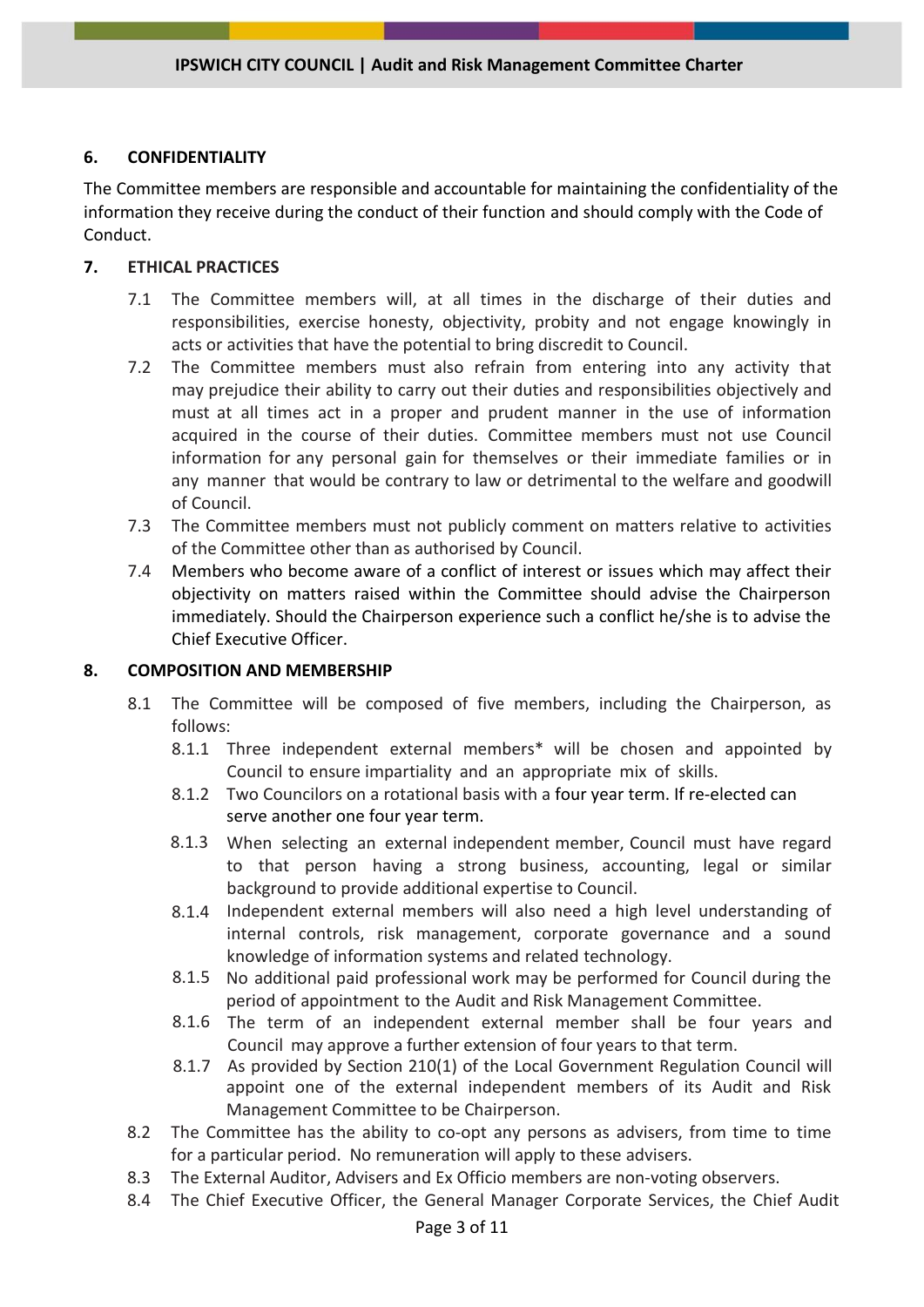Executive the Governance Manager and the Risk Management Coordinator should attend all meetings as Ex Officio observers but have no voting rights.

- 8.5 Other Council officers may attend meetings as required by invitation of the Committee.
- 8.6 The membership of the Committee may be reviewed during the life of the Committee but will be reviewed following the completion of each general local government election.

## **9. ROLES AND RESPONSIBILITIES**

In accordance with the principles, for an Audit Committee set out in the Act, the Regulation and accepted best practice, the duties and responsibilities of the Committee are as follows:

## **9.1. External Audit**

- 9.1.1 Oversee Council compliance with the Local Government Act and other relevant legislation requirements for financial reporting.
- 9.1.2 Review the scope of the audit activities with the external auditors and provide input and feedback on the external auditor's proposed audit strategy and audit plan including financial statements, and consult on audit fees for the year.
- 9.1.3 Review of effectiveness of the annual audit, to ascertain whether emphasis is being placed on areas where the Committee, management or the auditors believe special attention is necessary.
- 9.1.4 Review the findings and recommendations of external audit, management responses to audit reports and the extent to which external audit recommendations concerning internal accounting controls and other matters are implemented in effectively addressing control deficiencies.

# **9.2. Internal Audit**

- 9.2.1 Review the internal audit's charter, resources and budget such that this charter maintains and enforces internal audit's independence from management.
- 9.2.2 Ascertain that the activities undertaken by the Internal Audit Branch are in accordance with the Internal Audit Branch Charter and the International Standards for the Professional Practice of Internal Auditing.
- 9.2.3 Monitor whether the Internal Audit Branch is receiving the co-operation of all levels of management; and in light of its functions and activities, is viewed as a highly regarded function of Council.
- 9.2.4 Review the planning and scope of internal audit activities and assess the resultant recommendations and findings.
- 9.2.5 Assess whether all significant recommendations of the Internal Audit Branch have been properly implemented by management in effectively addressing control deficiencies. Any reservations the Internal Audit Branch may have about control risk, and accounting and disclosure practices should be discussed by the Committee.
- 9.2.6 Review the Internal Audit Plan to assess that it covers the key risks of the Council.
- 9.2.7 Monitor the extent of reliance on internal audit work by the external auditors to facilitate completeness of coverage and the effective use of audit resources.
- 9.2.8 The Audit and Risk Management Committee will assume joint responsibility with the CEO in the appointment and dismissal of the Chief Audit Executive.
- 9.2.9 Review and monitor the quality, effectiveness and objectivity of internal audit.
- 9.2.10 The Audit and Risk Management Committee's responsibilities do not extend to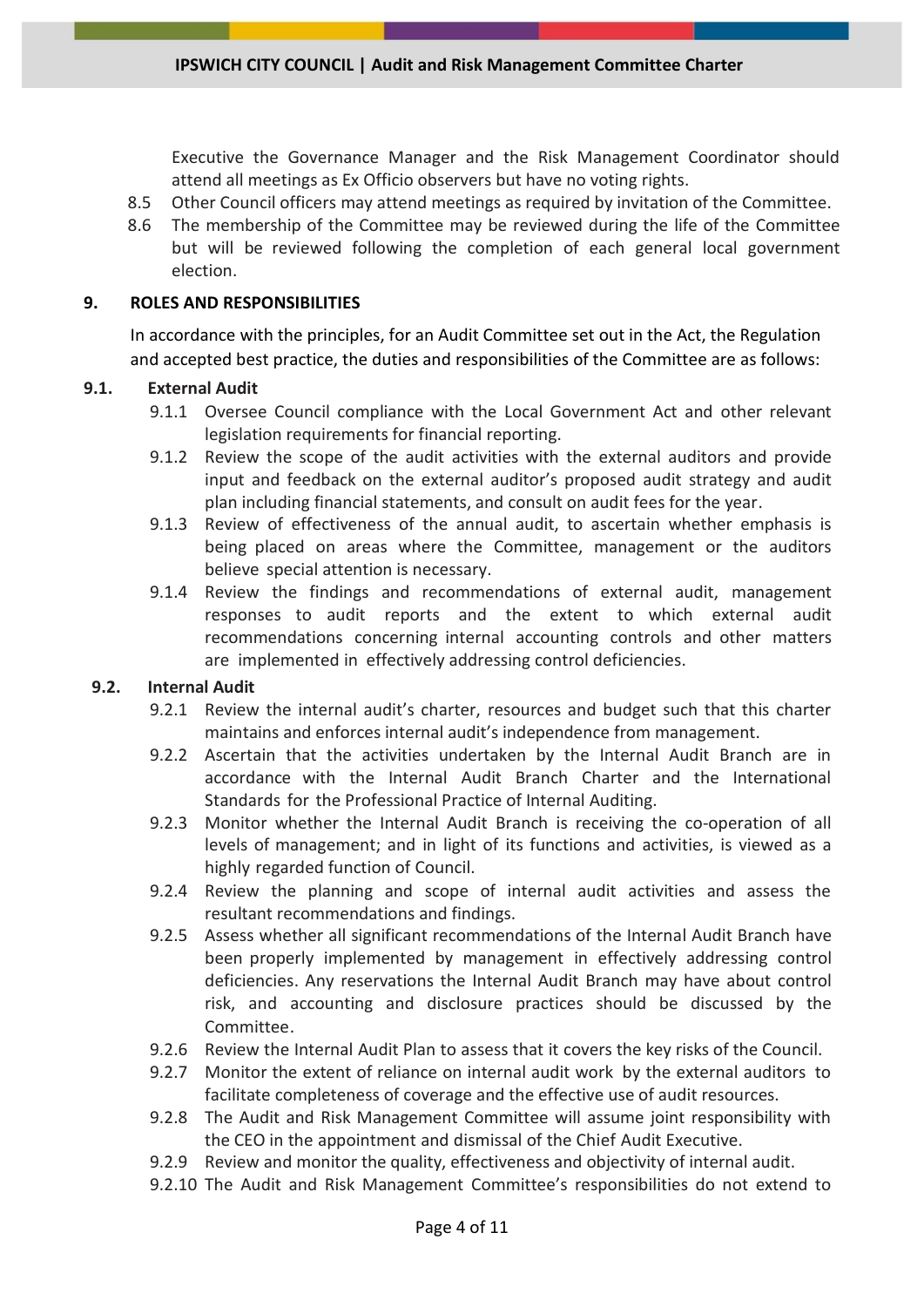the administration of day-to-day activities of Internal Audit Branch. This is a function which is carried out by the CEO.

# **9.3. Financial Statements**

- 9.3.1 Review the appropriateness of accounting policies adopted by Council and ensure the accounting policies adopted are relevant to Council and its specific circumstances.
- 9.3.2 Review the appropriateness of significant assumptions and judgments made by management particularly around estimations which impact on reported amounts of assets, liabilities, income and expenses in the financial statements.
- 9.3.3 Review the financial statements for compliance with prescribed accounting and other requirements.
- 9.3.4 Review, with management and the external auditors, the results of the external audit and any significant issues identified.
- 9.3.5 Analyse the Council's financial performance and financial position and seek explanation for significant trends or variations from budget or forecasts.
- 9.3.6 Ensure that assurance with respect to the accuracy and completeness of the financial statements is given by management.
- 9.3.7 Recommend approval of the Financial Statements (including sustainability ratios) to the CEO and Mayor.
- 9.3.8 Review the final draft financial statements prior to its approval by Council, taking on board any external audit comments. In particular the review should focus on but not limited to:
	- (i) significant changes in accounting policies and practices
	- (ii) major judgmental areas
	- (iii) significant audit adjustments
	- (iv) proposed departures from accounting standards

# **9.4 Risk Management**

- 9.4.1 Provide oversight of the embedding of risk culture in policy setting, projects, programs and operating activities.
- 9.4.2 Review the risk management framework for identifying, escalating, monitoring and managing significant enterprise risks, including fraud.
- 9.4.3 Assess the impact of the Council's risk management framework on its control environment and satisfy itself that the insurance arrangements are appropriate.
- 9.4.4 Assess and contribute to the audit planning processes relating to the risks and threats to Council.
- 9.4.5 Determine whether a sound and effective approach has been followed in establishing the Council's business continuity planning arrangements, including whether business continuity and disaster recovery plans have been periodically updated and tested.
- 9.4.6 Monitor whether the risk management framework/program is receiving support from all levels of management.

# **9.5 Fraud and Corruption Control**

9.5.1 Review the process of developing and implementing the Council's fraud control arrangements and satisfy itself that Council has appropriate processes and systems in place to identify fraud and corruption risks as well as to detect, capture and effectively respond to fraud-related information.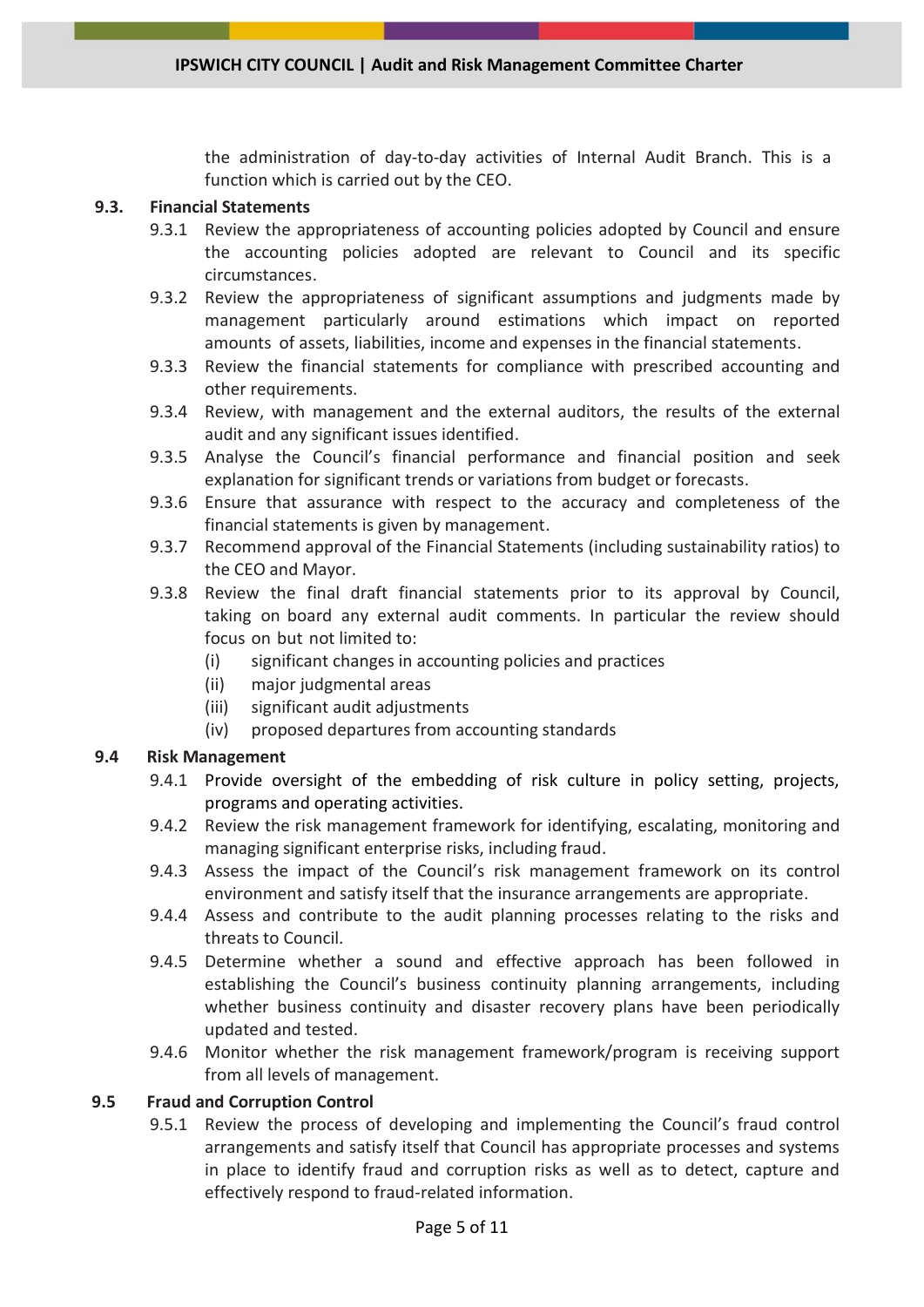9.5.2 Review reports on fraud that outline any identified allegations of fraud, the status of any ongoing investigations and any changes to identified fraud risk in Council.

# **9.6 Internal Control Framework**

- 9.6.1 Provide oversight of the adequacy of management review of the internal control environment, structure and systems, including information technology security and control.
- 9.6.2 Provide oversight whether management is maintaining up-to-date, relevant policies and procedures and is in compliance, including those for the management and exercise of delegations.
- 9.6.3 Report any significant control deficiencies to Council.

# **9.7 Compliance**

- 9.7.1 Determine whether management has considered legal and compliance risks as part of Council's risk assessment and management arrangements.
- 9.7.2 Review the effectiveness of the system for monitoring Council's compliance with relevant laws, regulations and policies including statutory regulations for any subsidiaries of Council.
- 9.7.3 Review the findings of any examinations by regulatory agencies, and any auditor observations.
- 9.7.4 Review the Council's Code of Conduct and recommend changes as appropriate.
- 9.7.5 Review policies and procedures relating to conflict of interest, misconduct, fraud and other related sensitive issues.

## **9.8 Other Matters**

- 9.8.1 Determine whether Council is receiving reliable and timely management information.
- 9.8.2 Review the proposed Annual Report of Council.
- 9.8.3 Recommend special projects or investigations on any matter within its terms of reference.
- 9.8.4 Consider any governance issues that arise out of the performance assessment of the Chief Executive Officer and General Managers.

# **10. MEETINGS, RECORDS AND REPORTING STRUCTURE**

- 10.1 The Committee shall meet at least four times a year. The CEO with the Audit and Risk Management Committee's agreement will set the date, time and place for the meetings. Before setting the date, time and place for a Committee meeting, the CEO must, if practicable, consult with the Chairperson of the Committee. In addition, the CEO will call a meeting if requested to do so by any Committee member, or the internal or external auditors.
- 10.2 A quorum shall consist of three members, including two independent members. If there is a split vote by members on a resolution the Chairperson at the meeting may exercise a casting vote on the resolution.
- 10.3 The external auditors shall be given notice of all meetings and sent an agenda. The external auditors shall have the right to attend and speak.
- 10.4 The Committee Section shall prepare an agenda supported by necessary explanatory documentation and circulate it to the Audit and Risk Management Committee members, any other Council officer requested to attend and the external auditors, if practicable at least five (5) days before the day of the meeting. All others Councilors will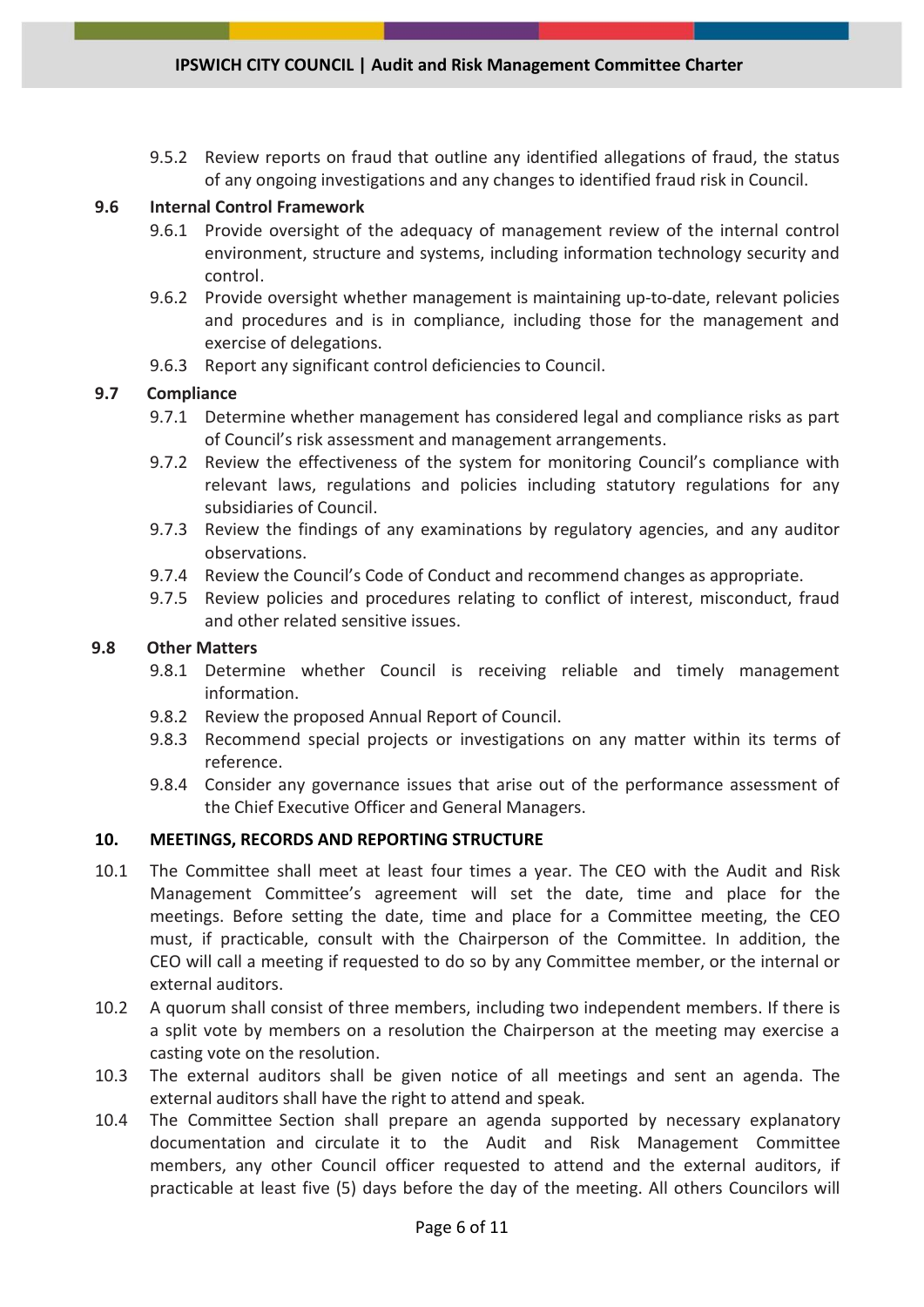have a standing invite to attend the Committee.

- 10.5 The Committee Section will provide secretarial functions to the meetings and prepare a Report of each meeting which will be provided to Audit and Risk Management Committee members and permanent attendees one week after the meeting, at the latest.
- 10.6 The Report of the Audit and Risk Management Committee meeting will be presented to the next meeting of the Council for its consideration.
- 10.7 The Committee Branch will provide relevant extracts of the Report, upon its adoption by Council, to relevant officers for information and action.
- 10.8 The Audit and Risk Management Committee may hold periodic private 'in camera'<sup>1</sup> meetings with the Chief Audit Executive and/or external audit without senior management being present through a formal process and included in the annual Audit and Risk Management Committee planner.

# **11. EDUCATION AND INDUCTION OF MEMBERS**

- 11.1 New members to the Committee will be provided with induction material on their appointment to assist them to meet their Committee responsibilities to allow the members familiarise themselves with the environment and to facilitate their understanding of its principal operations and activities, corporate practices and culture.
- 11.2 Presentations to the Committee will be provided on key issues in Council such as transformation programs, strategic planning, legislative directions, procurement compliance and performance, governance success, information communications and related technology status, growth and development of the city, financial sustainability, infrastructure adequacy, asset management etc.

# **12 MONITORING AND SELF EVALUATION**

- 12.1 At least biennially, the Audit and Risk Management Committee will assess the performance and achievements of the Committee for the previous period and ensure that it is meeting its objectives efficiently and effectively.
- 12.2 Confirm biennially that all responsibilities outlined in this charter have been carried out.
- 12.3 Where this evaluation highlights a need for enhancements to the role, operational processes or membership of the Committee, the Chairperson should take action to ensure such enhancements are implemented.

# 13 **REVIEW OF THE CHARTER**

13.1 This Charter will be reviewed annually by the committee to ensure it remains consistent with the Committee's authority, objectives and responsibilities.

# 14 **APPROVAL OF THE CHARTER**

14.1 The Charter is endorsed by the Chair of the Committee and approved by Council.

# **15. DEFINITIONS**

# **Accountability**

The obligation of an individual or organization to account for its activities, accept responsibility for them, and to disclose the results in a transparent manner.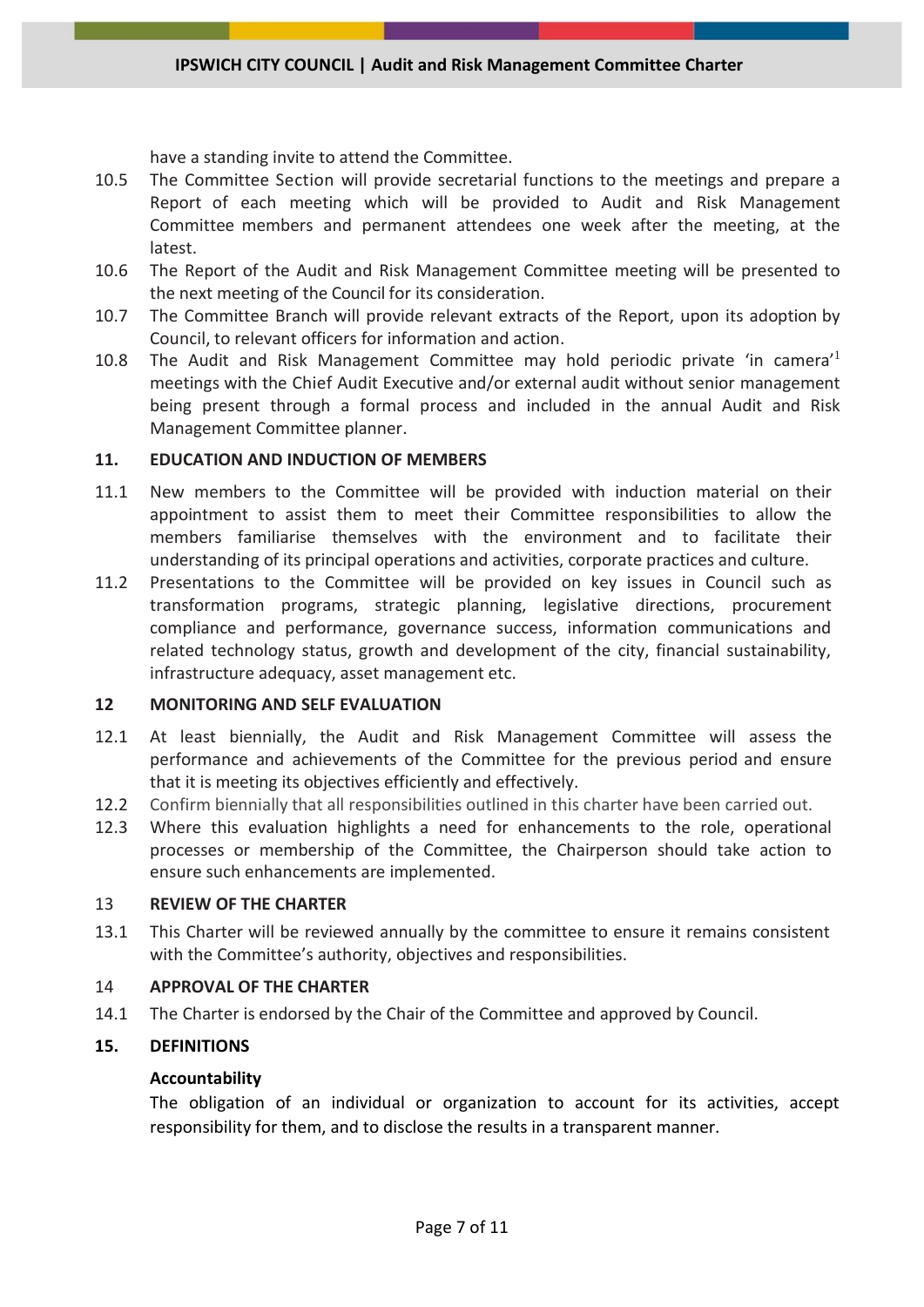#### **Add Value**

The internal audit activity adds value to the organization (and its stakeholders) when it provides objective and relevant assurance, and contributes to the effectiveness and efficiency of governance, risk management, and control processes.

## **Adequate Control**

Present if management has planned and organized (designed) in a manner that provides reasonable assurance that the organization's risks have been managed effectively and that the organization's goals and objectives will be achieved efficiently and economically.

#### **Assurance Services**

An objective examination of evidence for the purpose of providing an independent assessment on governance, risk management, and control processes for the organization. Examples may include financial, performance, compliance, system security, and due diligence engagements.

#### **Corrupt Conduct**

Under the *Crime and Corruption Act 2001*, there are now two different types of corrupt conduct.

"Type A" corrupt conduct involves conduct that affects, or could affect, a public officer (an employee of a public sector agency) so that the performance of their functions or the exercise of their powers:

- is not honest or impartial, or
- knowingly or recklessly breaches public trust, or
- involves the misuse of agency-related information or material.

Common examples of Type A corrupt conduct include fraud and theft, extortion, unauthorised release of information, obtaining or offering a secret commission and nepotism.

"Type B" corrupt conduct involves specific types of conduct that impair, or could impair, public confidence in public administration. This may include:

- collusive tendering, or
- fraud relating to an application for a licence, permit or other authority relating to public health or safety; the environment; or the State's natural, cultural, mining or energy resources, or
- dishonestly obtaining public funds or State assets, or
- evading a State tax, levy or duty or fraudulently causing a loss of State revenue, or
- fraudulently obtaining or retaining an appointment.

Both Type A and Type B corrupt conduct must be either a criminal offence or serious enough to warrant dismissal.

## **Council/Board**

The highest level governing body (e.g., a board of directors, a supervisory board, or a board of governors or trustees) charged with the responsibility to direct and/or oversee the organization's activities and hold senior management accountable. Although governance arrangements vary among jurisdictions and sectors, typically the board includes members who are not part of management. If a board does not exist, the word "board" in the *Standards* refers to a group or person charged with governance of the organization.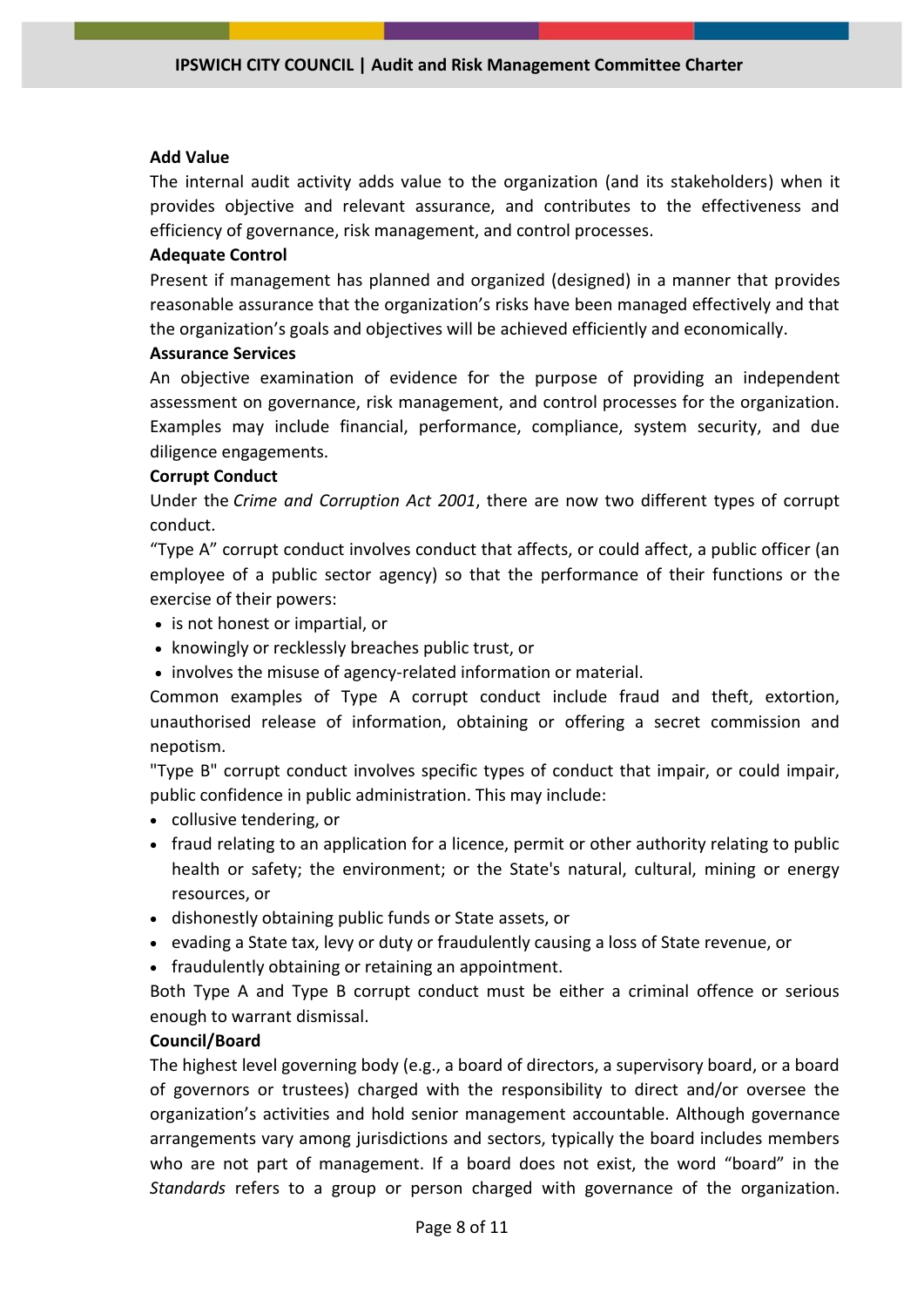Furthermore, "board" in the *Standards* may refer to a committee or another body to which the governing body has delegated certain functions (e.g., an audit committee).

## **Charter**

A formal document that defines the purpose, authority, and responsibility. The charter establishes the activity's position within the organization; authorizes access to records, personnel, and physical properties relevant to the performance of engagements; and defines the scope of activities.

## **Chief Audit Executive**

Chief Audit Executive describes the role of a person in a senior position responsible for effectively managing the internal audit activity in accordance with the internal audit charter and the mandatory elements of the International Professional Practices Framework. The chief audit executive or others reporting to the chief audit executive will have appropriate professional certifications and qualifications.

## **Compliance**

Adherence to policies, plans, procedures, laws, regulations, contracts, or other requirements.

## **Conflict of Interest**

Any relationship that is, or appears to be, not in the best interest of the organization. A conflict of interest would prejudice an individual's ability to perform his or her duties and responsibilities objectively.

## **Consulting Services**

Advisory and related client service activities, the nature and scope of which are agreed with the client, are intended to add value and improve an organization's governance, risk management, and control processes without the internal auditor assuming management responsibility. Examples include counsel, advice, facilitation, and training.

## **Control**

Any action taken by management, the board, and other parties to manage risk and increase the likelihood that established objectives and goals will be achieved. Management plans, organizes, and directs the performance of sufficient actions to provide reasonable assurance that objectives and goals will be achieved.

## **Control Environment**

The attitude and actions of the board and management regarding the importance of control within the organization. The control environment provides the discipline and structure for the achievement of the primary objectives of the system of internal control. The control environment includes the following elements:

- Integrity and ethical values.
- Management's philosophy and operating style.
- Organizational structure.
- Assignment of authority and responsibility.
- Human resource policies and practices.
- Competence of personnel.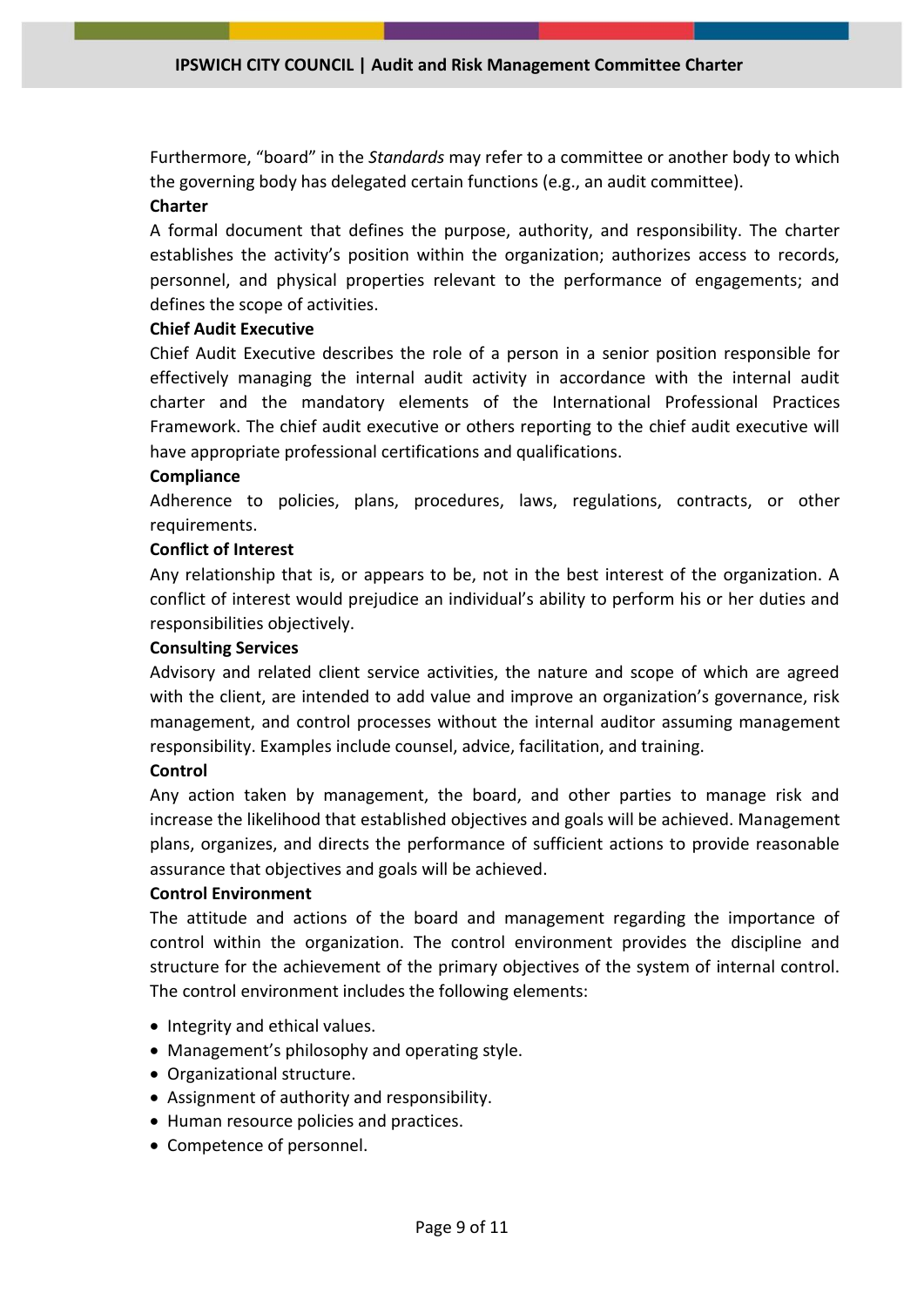#### **Control Processes**

The policies, procedures (both manual and automated), and activities that are part of a control framework, designed and operated to ensure that risks are contained within the level that an organization is willing to accept.

#### **External Service Provider**

A person or firm outside of the organization that has special knowledge, skill, and experience in a particular discipline.

#### **Fraud**

Any illegal act characterized by deceit, concealment, or violation of trust. These acts are not dependent upon the threat of violence or physical force. Frauds are perpetrated by parties and organizations to obtain money, property, or services; to avoid payment or loss of services; or to secure personal or business advantage.

#### **Governance**

The combination of processes and structures implemented by the board to inform, direct, manage, and monitor the activities of the organization toward the achievement of its objectives.

## **Impairment**

Impairment to organizational independence and individual objectivity may include personal conflict of interest, scope limitations, restrictions on access to records, personnel, and properties, and resource limitations (funding).

#### **Independence**

The freedom from conditions that threaten the ability of the activity to carry out responsibilities in an unbiased manner.

#### **Information Technology Controls**

Controls that support business management and governance as well as provide general and technical controls over information technology infrastructures such as applications, information, infrastructure, and people.

## **Internal Audit Activity**

A department, division, team of consultants, or other practitioner(s) that provides independent, objective assurance and consulting services designed to add value and improve an organization's operations. The internal audit activity helps an organization accomplish its objectives by bringing a systematic, disciplined approach to evaluate and improve the effectiveness of governance, risk management and control processes.

## **International Professional Practices Framework**

The conceptual framework that organizes the authoritative guidance promulgated by The IIA. Authoritative guidance is composed of two categories  $-$  (1) mandatory and (2) recommended.

#### **Must**

The *Standards* use the word "must" to specify an unconditional requirement.

## **Objectivity**

An unbiased mental attitude that allows internal auditors to perform engagements in such a manner that they believe in their work product and that no quality compromises are